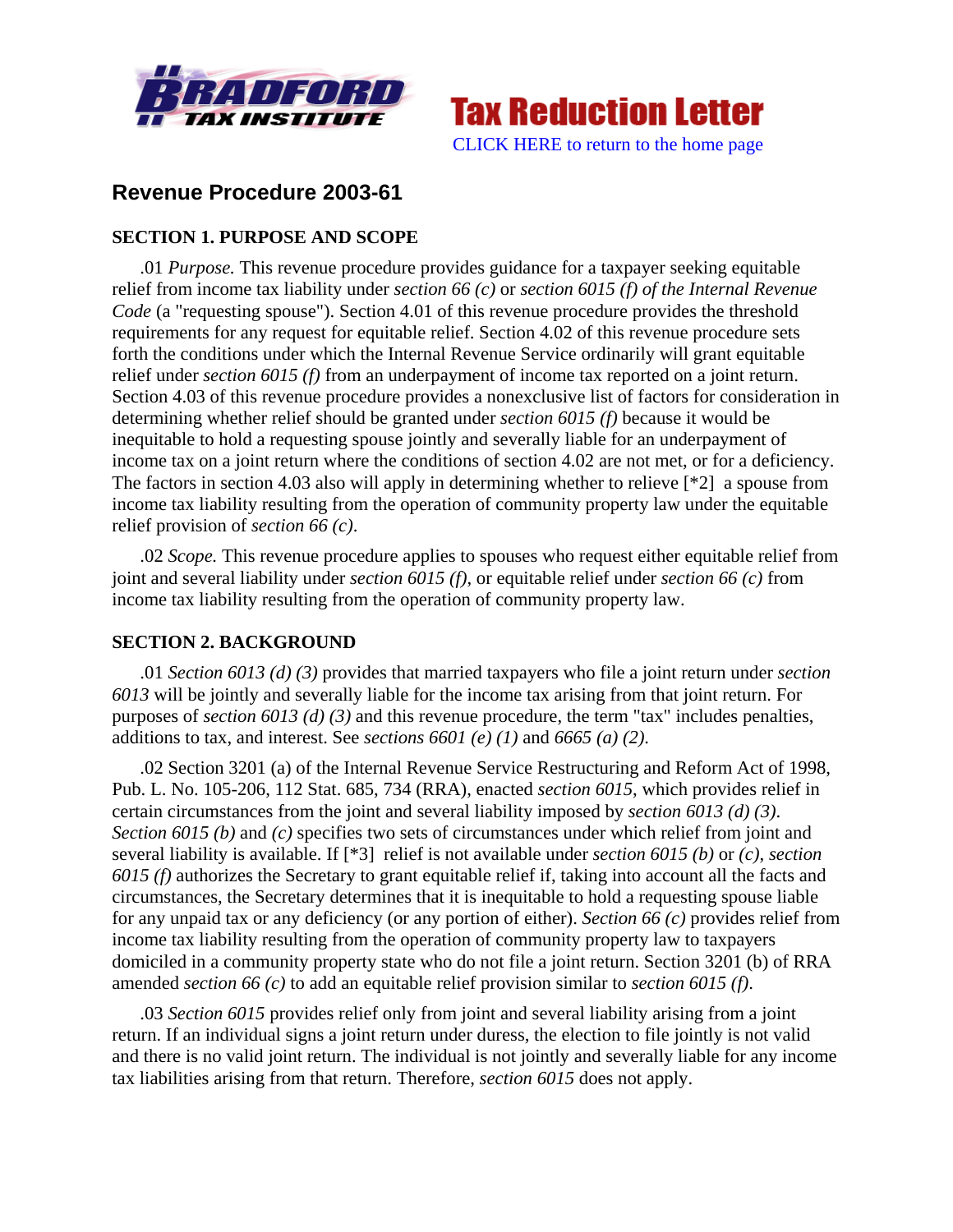.04 Under *section 6015 (b)* and *(c)*, relief is available only from a proposed or assessed deficiency. *Section 6015 (b)* and *(c)* does not authorize relief from an underpayment of income tax reported [\*4] on a joint return. *Section 66 (c)* and *section 6015 (f)* permit equitable relief for an underpayment of income tax. The legislative history of *section 6015* provides that Congress intended for the Secretary to exercise discretion in granting equitable relief if a requesting spouse "does not know, and had no reason to know, that funds intended for the payment of tax were instead taken by the other spouse for such other spouse's benefit." H.R. Conf. Rep. No. 105-599, at 254 (1998). Congress also intended for the Secretary to exercise the equitable relief authority under *section 6015 (f)* in other situations if, "taking into account all the facts and circumstances, it is inequitable to hold an individual liable for all or part of any unpaid tax or deficiency arising from a joint return." *Id.*

# **SECTION 3. CHANGES**

This revenue procedure supersedes *Revenue Procedure 2000-15*, changing the following:

.01 Section 4.01 of this revenue procedure adds a new threshold requirement under section 4.01 (7).

.02 Section 4.03 (2) (a) (iii) of this revenue procedure revises the weight given to the knowledge or reason to know factor.

.03 Section 4.04 of this revenue procedure broadens the availability of refunds if [\*5] equitable relief is granted under *section 66 (c)* or *section 6015 (f)*.

# **SECTION 4. GENERAL CONDITIONS FOR RELIEF**

.01 *Eligibility for equitable relief.* A requesting spouse must satisfy all of the following threshold conditions to be eligible to submit a request for equitable relief under *section 6015 (f)*. With the exception of conditions (1) and (2), a requesting spouse must satisfy all of the following threshold conditions to be eligible to submit a request for equitable relief under *section 66 (c)*. The Service may relieve a requesting spouse who satisfies all the applicable threshold conditions set forth below of all or part of the income tax liability under *section 66 (c)* or *section 6015* (0, if, taking into account all the facts and circumstances, the Service determines that it would be inequitable to hold the requesting spouse liable for the income tax liability. The threshold conditions are as follows:

(1) The requesting spouse filed a joint return for the taxable year for which he or she seeks relief.

(2) Relief is not available to the requesting spouse under *section 6015 (b)* or *(c)*.

(3) The requesting spouse applies for relief no later than two years after the date of the Service's first [\*6] collection activity after July 22, 1998, with respect to the requesting spouse. See Treas. Reg. § 1.6015-5 (b) (2) (i) for the definition of collection activity.

(4) No assets were transferred between the spouses as part of a fraudulent scheme by the spouses.

(5) The no requesting spouse did not transfer disqualified assets to the requesting spouse. If the no requesting spouse transferred disqualified assets to the requesting spouse, relief will be available only to the extent that the income tax liability exceeds the value of the disqualified assets. For this purpose, the term "disqualified asset" has the meaning given the term by *section 6015 (c) (4) (B)*.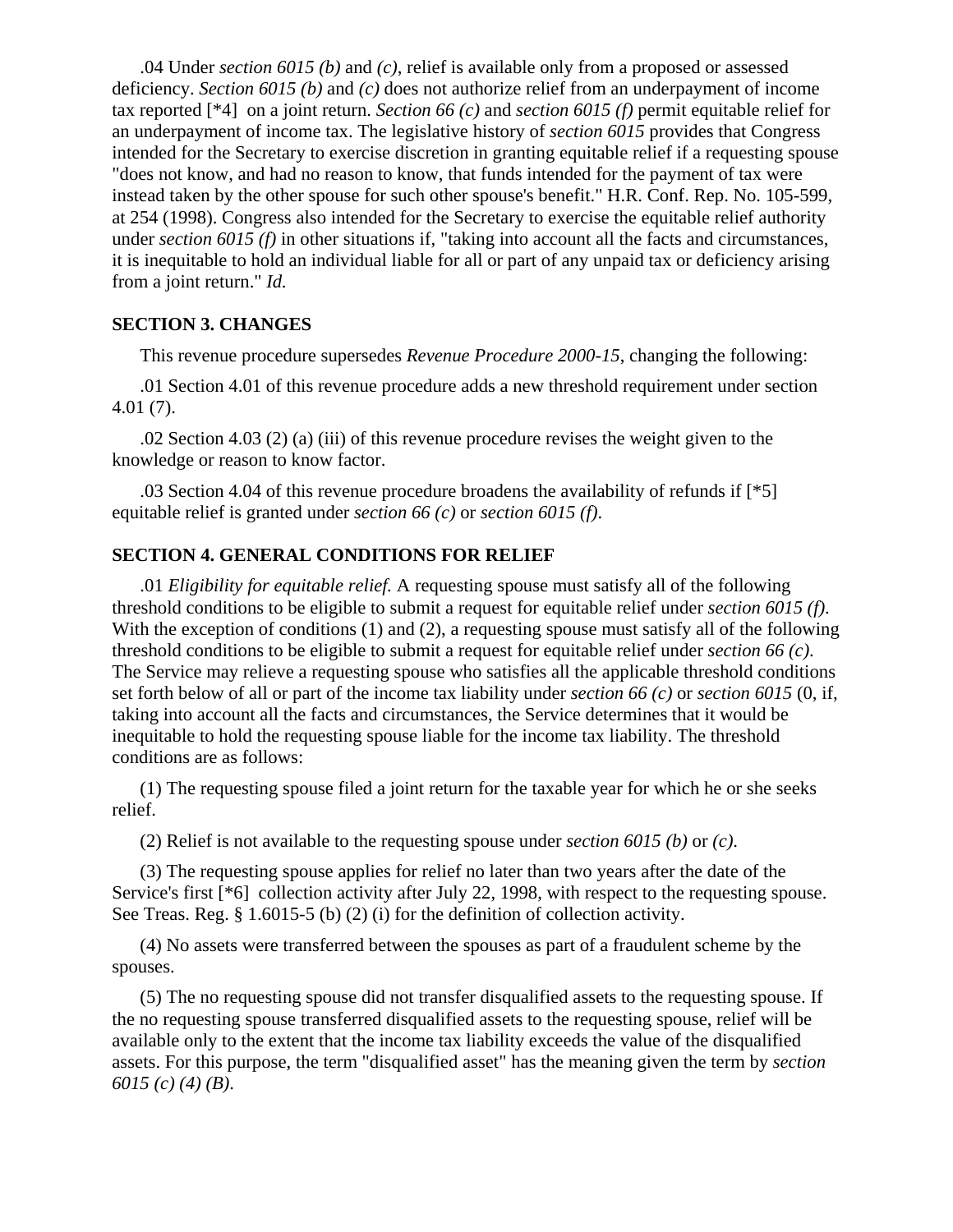(6) The requesting spouse did not file or fail to file the return with fraudulent intent.

(7) The income tax liability from which the requesting spouse seeks relief is attributable to an item of the individual with whom the requesting spouse filed the joint return (the "nonrequesting spouse"), unless one of the following exceptions applies:

(a) *Attribution solely due to the operation of community property law.* If an item is attributable or partially attributable to the requesting spouse solely due to the operation of community property [\*7] law, then for purposes of this revenue procedure, that item (or portion thereof) will be considered to be attributable to the nonrequesting spouse.

(b) *Nominal ownership.* If the item is titled in the name of the requesting spouse, the item is presumptively attributable to the requesting spouse. This presumption is rebuttable. For example, H opens an individual retirement account (IRA) in W's name and forges W's signature on the IRA in 1998. Thereafter, H makes contributions to the IRA and in 2002 takes a taxable distribution from the IRA. H and W file a joint return for the 2002 taxable year, but do not report the taxable distribution on their joint return. The Service later proposes a deficiency relating to the taxable IRA distribution and assesses the deficiency against H and W. W requests relief from joint and several liability under *section 6015*. W establishes that W did not contribute to the IRA, sign paperwork relating to the IRA, or otherwise act as if W were the owner of the IRA. W thereby rebutted the presumption that the IRA is attributable to W.

(c) *Misappropriation of funds.* If the requesting spouse did not know, and had no reason to know, that funds intended for the payment [\*8] of tax were misappropriated by the nonrequesting spouse for the nonrequesting spouse's benefit, the Service will consider granting equitable relief although the underpayment may be attributable in part or in full to an item of the requesting spouse. The Service will consider relief in this case only to the extent that the funds intended for the payment of tax were taken by the no requesting spouse.

(d) *Abuse not amounting to duress.* If the requesting spouse establishes that he or she was the victim of abuse prior to the time the return was signed, and that, as a result of the prior abuse, the requesting spouse did not challenge the treatment of any items on the return for fear of the no requesting spouse's retaliation, the Service will consider granting equitable relief although the deficiency or underpayment may be attributable in part or in full to an item of the requesting spouse.

#### .02 *Circumstances under which the Service ordinarily will grant equitable relief under section 6015 (f) with respect to underpayments on joint returns.*

(1) If an income tax liability reported on a joint return is unpaid, the Service ordinarily will grant equitable relief under *section 6015 (f)* (subject to [\*9] the limitations of paragraph (2) below) in cases in which all of the following elements are satisfied:

(a) On the date of the request for relief, the requesting spouse is no longer married to, or is legally separated from, the nonrequesting spouse, or has not been a member of the same household as the nonrequesting spouse at any time during the 12-month period ending on the date of the request for relief.

(b) On the date the requesting spouse signed the joint return, the requesting spouse had no knowledge or reason to know that the nonrequesting spouse would not pay the income tax liability. The requesting spouse must establish that it was reasonable for the requesting spouse to believe that the nonrequesting spouse would pay the reported income tax liability. If a requesting spouse would otherwise qualify for relief under this section, except for the fact that the requesting spouse's lack of knowledge or reason to know relates only to a portion of the unpaid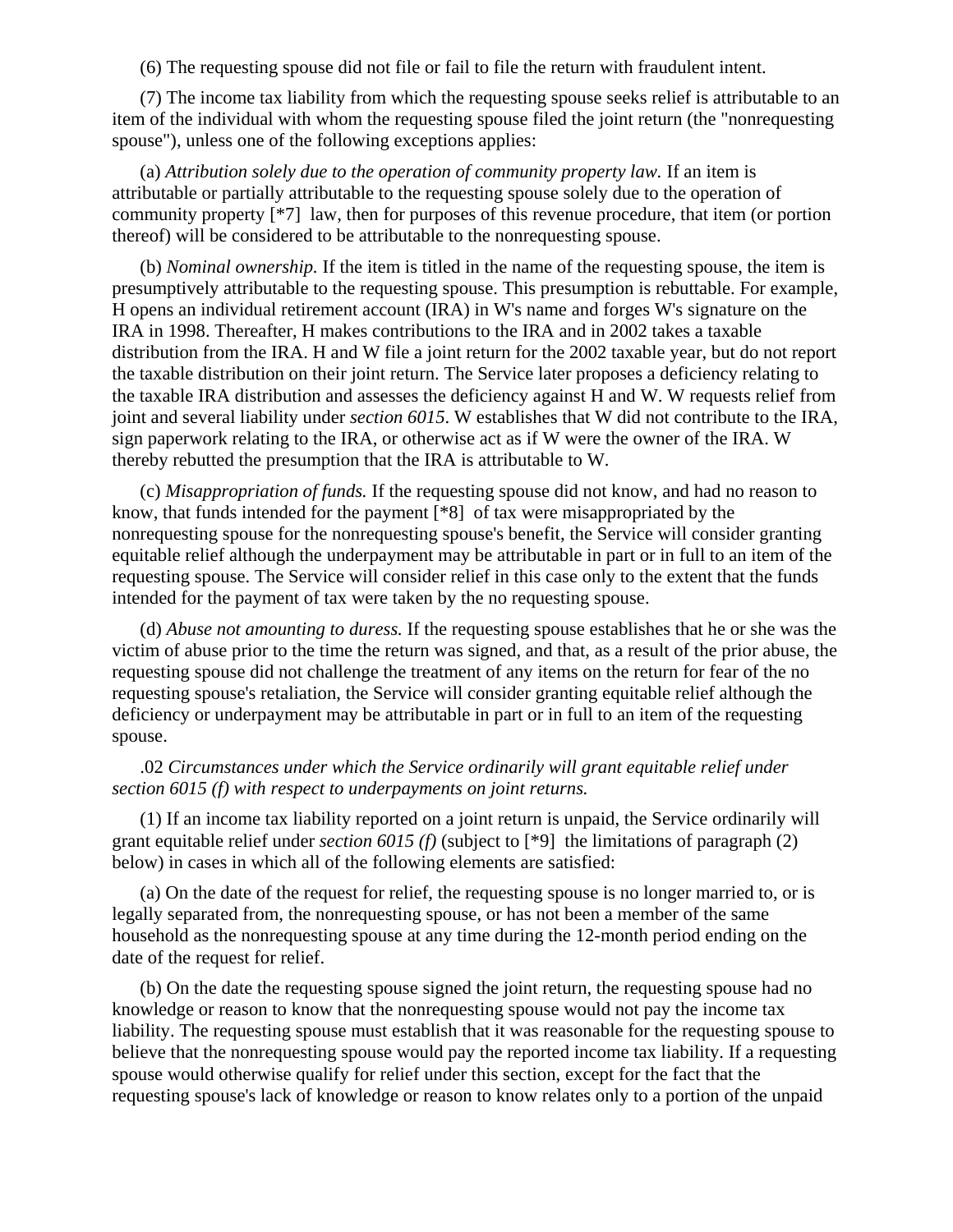income tax liability, then the requesting spouse may receive relief to the extent that the income tax liability is attributable to that portion.

(c) The requesting spouse will suffer economic hardship if the Service does not grant [\*10] relief. For purposes of this revenue procedure, the Service will base its determination of whether the requesting spouse will suffer economic hardship on rules similar to those provided in Treas. Reg. § 301.6343-1 (b) (4). After the requesting spouse is deceased, there can be no economic hardship. *See Jonson v. Commissioner, 118 T.C. 106, 126 (2002)*, appeal docketed, No. 02-9009 (10th Cir. May 24, 2002) (taxpayer appeal filed on other grounds).

(2) Relief under this section 4.02 is subject to the following limitation: If the Service adjusts the joint return to reflect an understatement of income tax, relief will be available only to the extent of the income tax liability shown on the joint return prior to the Service's adjustment.

#### .03 *Factors for determining whether to grant equitable relief.*

(1) *Applicability.* This section 4.03 applies to requesting spouses who did not file a joint return in a community property state, who request relief under *section 66 (c)*, and satisfy the applicable threshold conditions of section 4.01. This section 4.03 also applies to requesting spouses who filed a joint return, request relief under *section 6015*, and satisfy the threshold conditions of section 4.01, [\*11] but do not qualify for relief under section 4.02.

(2) *Factors.* The following is a nonexclusive list of factors that the Service will consider in determining whether, taking into account all the facts and circumstances, it is inequitable to hold the requesting spouse liable for all or part of the unpaid income tax liability or deficiency, and full or partial equitable relief under *section 66 (c)* or *section 6015 (f)* should be granted. No single factor will be determinative of whether to grant equitable relief in any particular case. Rather, the Service will consider and weigh all relevant factors, regardless of whether the factor is listed in this section 4.03.

(a) Factors that may be relevant to whether the Service will grant equitable relief include, but are not limited to, the following:

(i) *Marital status.* Whether the requesting spouse is separated (whether legally separated or living apart) or divorced from the nonrequesting spouse. A temporary absence, such as an absence due to incarceration, illness, business, vacation, military service, or education, shall not be considered separation for purposes of this revenue procedure if it can be reasonably expected that the absent spouse [\*12] will return to a household maintained in anticipation of his or her return. See Treas. Reg. § 1.6015-3 (b) (3) (i) for the definition of a temporary absence.

(ii) *Economic hardship.* Whether the requesting spouse would suffer economic hardship (within the meaning of section 4.02 (1) (c) of this revenue procedure) if the Service does not grant relief from the income tax liability.

#### (iii) *Knowledge or reason to know.*

(A) *Underpayment cases.* In the case of an income tax liability that was properly reported but not paid, whether the requesting spouse did not know and had no reason to know that the nonrequesting spouse would not pay the income tax liability.

(B) *Deficiency cases.* In the case of an income tax liability that arose from a deficiency, whether the requesting spouse did not know and had no reason to know of the item giving rise to the deficiency. Reason to know of the item giving rise to the deficiency will not be weighed more heavily than other factors. Actual knowledge of the item giving rise to the deficiency, however, is a strong factor weighing against relief. This strong factor may be overcome if the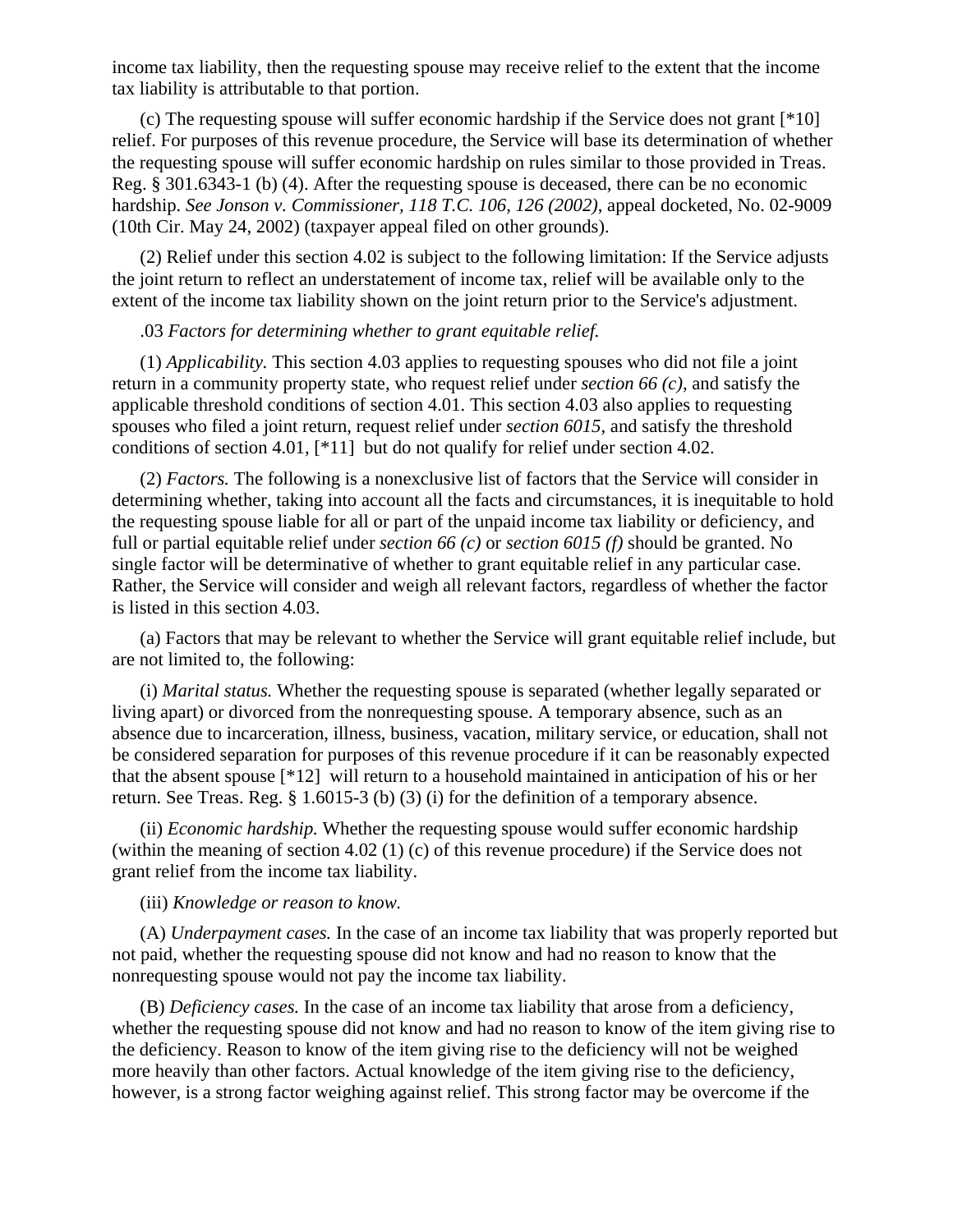factors in favor of equitable relief are particularly compelling. In those limited [\*13] situations, it may be appropriate to grant relief under *section 66 (c)* or *section 6015 (f)* even though the requesting spouse had actual knowledge of the item giving rise to the deficiency.

(C) *Reason to know.* For purposes of (A) and (B) above, in determining whether the requesting spouse had reason to know, the Service will consider the requesting spouse's level of education, any deceit or evasiveness of the nonrequesting spouse, the requesting spouse's degree of involvement in the activity, generating the income tax liability, the requesting spouse's involvement in, business and household financial matters, the requesting spouse's business or financial expertise, and any lavish or unusual expenditures compared with past spending levels.

(iv) *Nonrequesting spouse's legal obligation.* Whether the nonrequesting spouse has a legal obligation to pay the outstanding income tax liability pursuant to a divorce decree or agreement. This factor will not weigh in favor of relief if the requesting spouse knew or had reason to know, when entering into the divorce decree or agreement, that the nonrequesting spouse would not pay the income tax liability.

(v) *Significant benefit.* Whether the requesting [\*14] spouse received significant benefit (beyond normal support) from the unpaid income tax liability or item giving rise to the deficiency. *See* Treas. Reg. § 1.6015-2 (d).

(vi) *Compliance with income tax laws.* Whether the requesting spouse has made a good faith effort to comply with income tax laws in the taxable years following the taxable year or years to which the request for relief relates.

(b) Factors that, if present in a case, will weigh in favor of equitable relief, but will not weigh against equitable relief if not present in a case, include, but are not limited to, the following:

- (i) *Abuse.* Whether the no requesting spouse abused the requesting spouse. The presence of abuse is a factor favoring relief. A history of abuse by the no requesting spouse may mitigate a requesting spouse's knowledge or reason to know
- (ii) Mental or physical health. Whether the requesting spouse was in poor mental or physical health on the date the requesting spouse signed the return or at the time the requesting spouse requested relief. The Service will consider the nature, extent, and duration of illness when weighing this factor.

.04 Refunds.

(1) Deficiency cases. In a case involving a deficiency, a requesting [\*15] spouse is eligible for a refund of certain payments made, pursuant to an installment agreement that the requesting spouse entered into with the Service, if the requesting spouse has riot defaulted on the installment agreement. Only installment payments made after the date the requesting spouse filed the request for relief are eligible for refund. Additionally, the requesting spouse must establish that he or she provided the funds for which he or she seeks a refund. For purposes of this revenue procedure, a requesting spouse is not in default if the Service did not issue a notice of default to the requesting spouse or take any action to terminate the installment agreement.

(2) Underpayment cases. In a case involving an underpayment of income tax, a requesting spouse is eligible for a refund of separate payments that he or she made after July 22, 1998, if the requesting spouse establishes that he or she provided the funds used to make the payment for which he or she seeks a refund. A requesting spouse is not eligible for refunds of payments made with the joint return, joint payments, or payments that the non-requesting spouse made.